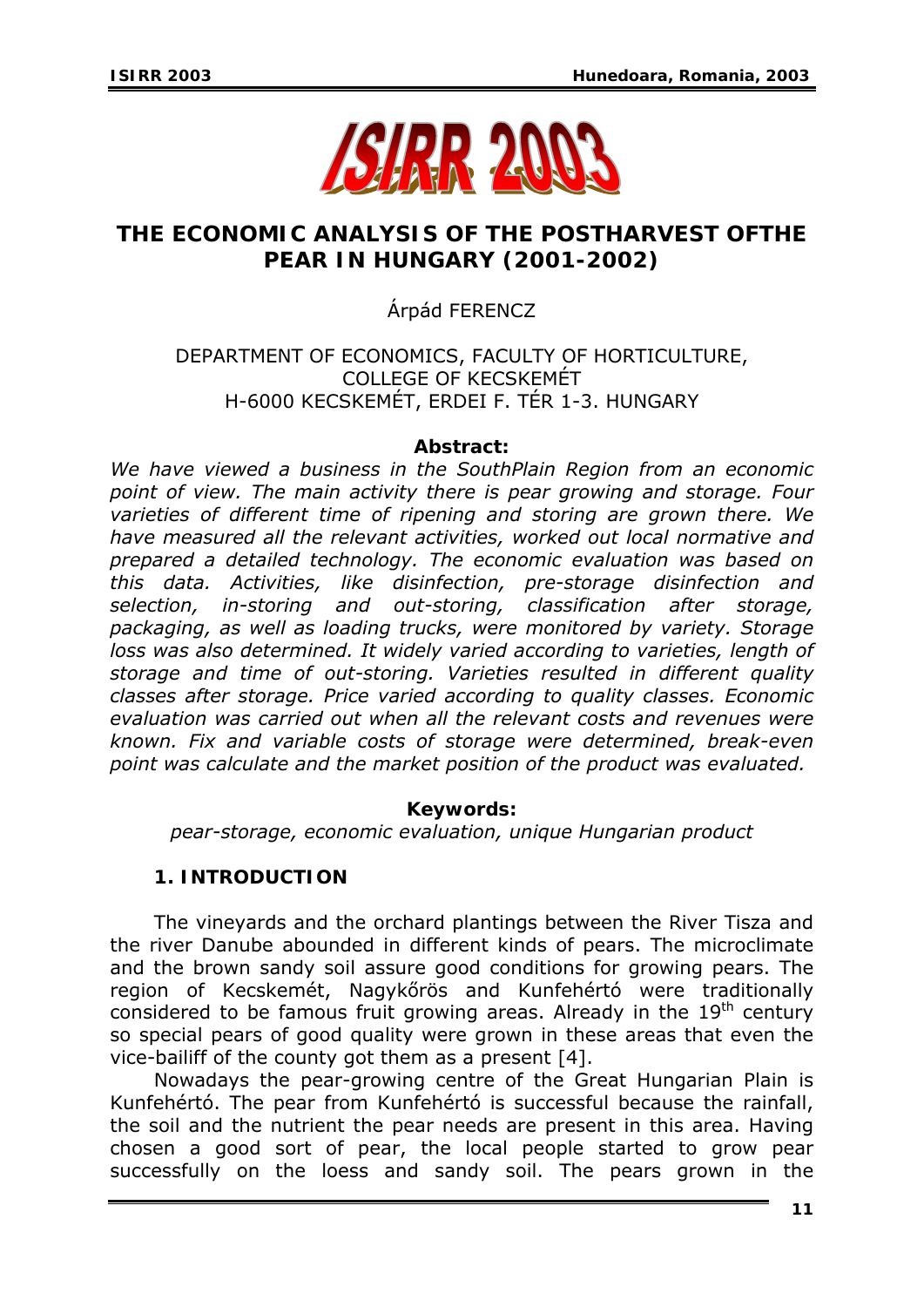gynaecium of Kunfehértó were selected from one generation to the other.The especially winter pears are the most delicate, the autumn ones are less delicate however the summer pears cannot be stored but they ripe early and they are tasty and full of flavour. The pear is harvested by hand that requires a great expertise [2].

Storage is an important part of fruit growing. As far as pear fruit is concerned this question is even more important as certain varieties (especially those matured in autumn and winter) can only be consumed and enjoyed after a cold storage [5]. The further importance of storage is that the fruit can longer be kept on the market and the period of consumption can be prolonged. Especially important this matter when the buyer needs continuous shipment [3]. By storing fruit a higher profit can be realised. In some cases vast amounts of fruit, at the time of harvest, can be saved from selling it at a low price. A valuable, up-to-date construction is needed that preconceive necessary implementing resources.

In this recent article I wish to present the main management solutions and the profitability of growing in a case study.

# **2. MATERIALS AND METHODS**

#### **2.1. Conditions of the enterprise**

In our study we processed the data of a small business in Bacs-Kiskun County, where pear, grown on 50 hectares, is stored. The orchard is 14 years old. Four pear varieties are grown that differs in ripening and storing time. The 1000 ton-capacity storage was built in 1994, its atmosphere is not controlled only the temperature and humidity is adjusted. The cooling medium used is ammonium. The storage consists 6 rooms and a corridor. The area of one room is 116  $m^2$ , the total net area is 696 m<sup>2</sup>. In addition there is a 105 m<sup>2</sup> corridor and a 528 m<sup>2</sup> room for manipulation. The total net area is  $1452 \text{ m}^2$  with the height of 5.3 m. The thickness of the wall is  $0.5$  m. 0  $^{\circ}$ C and 92-94% relative humidity can be maintained during storage.

#### **2.2. Methods of evaluation**

All the relevant actions were considered and evaluated and the local normative and detailed technology was defined. These served as basics for the economic evaluation. The loss during storage was considered that varied between varieties and length of storage. Varieties sold resulted in different quality classes, their price and varied according to selling season.

By knowing costs and incomes profitability was calculated: these were counted per storing unit and stored quantity. Fix and variable costs of storage were defined, the return on storage, the level of cost and the profitability of storage.

As unique Hungarian product and market position of pear were considered too. We evaluated the strong points, the weaks and the possibilities of the pear grown in the areas of Kunfehertó.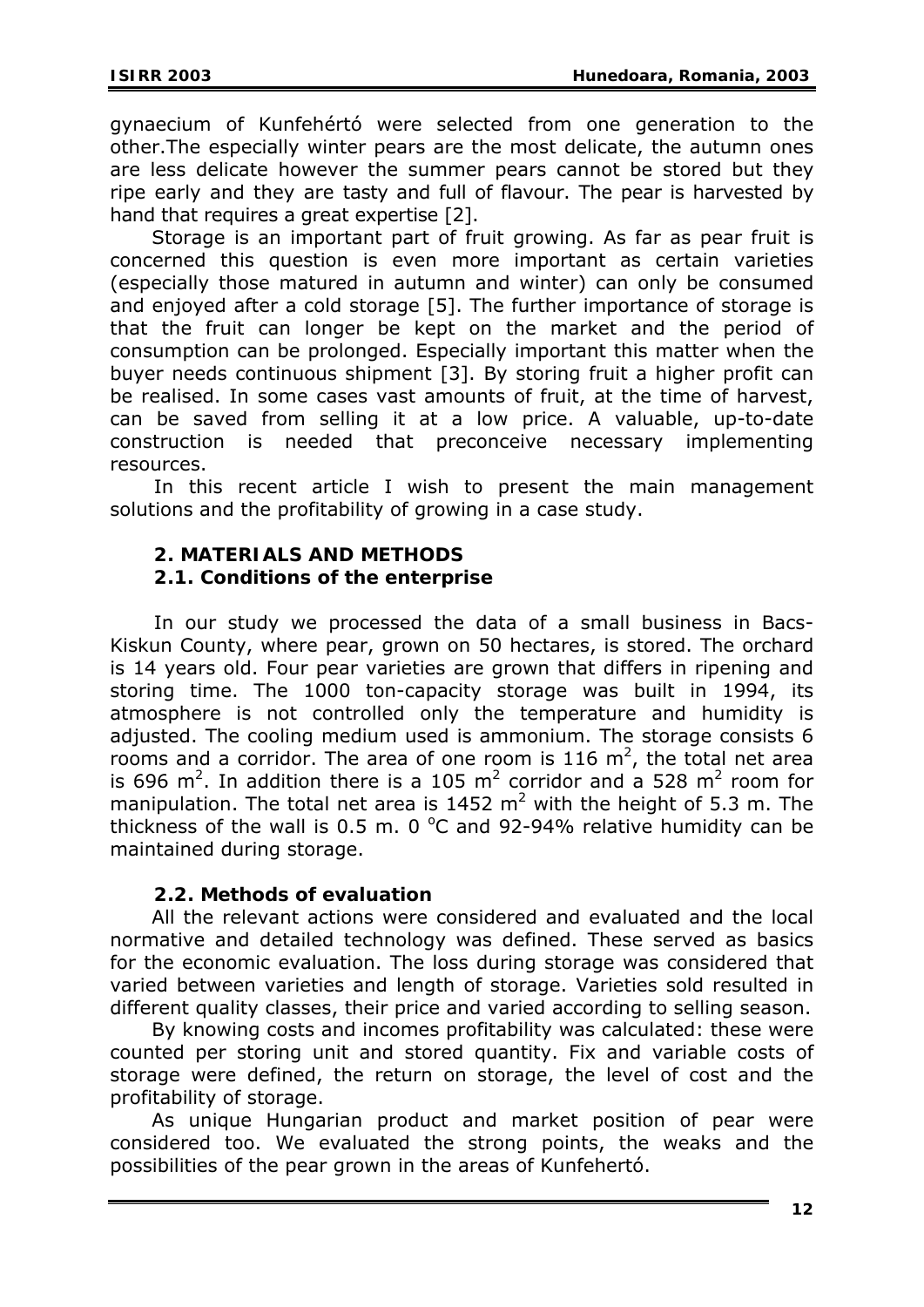#### **3. RESULT***S* **AND DISCUSSION**

#### **3.1. Characteristics of pear storage**

#### *Synchronising harvest and storage*

Success of storage largely depends on the quality of harvested fruit. This is why picking workers are qualified and well paid. Pickers are supervised whether they pick damaged fruit. Those who do too much harm to the fruit are excluded. Transport is also gently done, roads are maintained before harvest, fork-lifts are only used at loading and unloading the fruit. In this given firm the front-yard of the storage is paved, transport is done by IFA trucks. Pear is picked into small containers that can maximally loaded by 280 kg fruit. Containers are unloaded by fork-lifts and transported to FMC machine where the pear is disinfected.

#### *Disinfecting*

 The FMC container's capacity is 2000 litre (STOP SCALD etoxyanin effective agent, 0.25% concentration). It is important to emphasise that after every 100 ton of pear new solution has to be mixed (for the total 876 tons of fruit altogether 18000 litre solution). The variety William's yield was 133 ton what was harvested in two days. For a daily 66.5 tons of fruit 238 crate is needed. The IFA truck can load 15 containers, so transport vehicles must return in 38 minutes. The duration of one container is 5 minutes. The transport of the disinfected containers and the loading is done by different fork-lifts. The normative of these lifts: 3.36 t/hour. The normative of the loading fork-lifts is 2.24 tons/hour. The yield of Bosc Kobak variety was harvested in four days. For the transport 220 containers are needed, the normative of one vehicle is 40 minutes. Packham's Triumph variety's 333-ton yield was harvested in five days, and for the continuous processing and disinfecting the IFA trucks had to return in 38 minutes. Hardenpont variety yielded 164 tons of fruit and it took the pickers 3 days to harvest and store. Daily storing amount was 55 tons which assumes a 46 minutes return of the vehicles.

#### *Organising, preparing operations*

It is basically necessary to check the storing rooms thoroughly, that is proper technical conditions of storing must be ensured (isolation, spare parts etc.). Rooms must be disinfected, cleaned and ventilated. All these should be terminated before the first time of storing (3 August). After storing rooms are closed and ventilated thoroughly [1].

#### *Storing order*

The six rooms make altogether 3688.8  $m<sup>2</sup>$  storing capacity. There are 99 pallets in one room with 6 storeys of pear on each pallet that is altogether 1680 kg pear (6 x 280 kg). An important issue is not mix varieties. Another important matter is that no stored fruit should be manipulated until it is stored out, that is a newly loaded amount of pear should not neighbour an already stored one. William makes 79 pallets resulting 80% utilisation of the place. In Hardenpont's case in the second room this index is 87.7%. Bosc Kobak makes 146 pallets altogether in two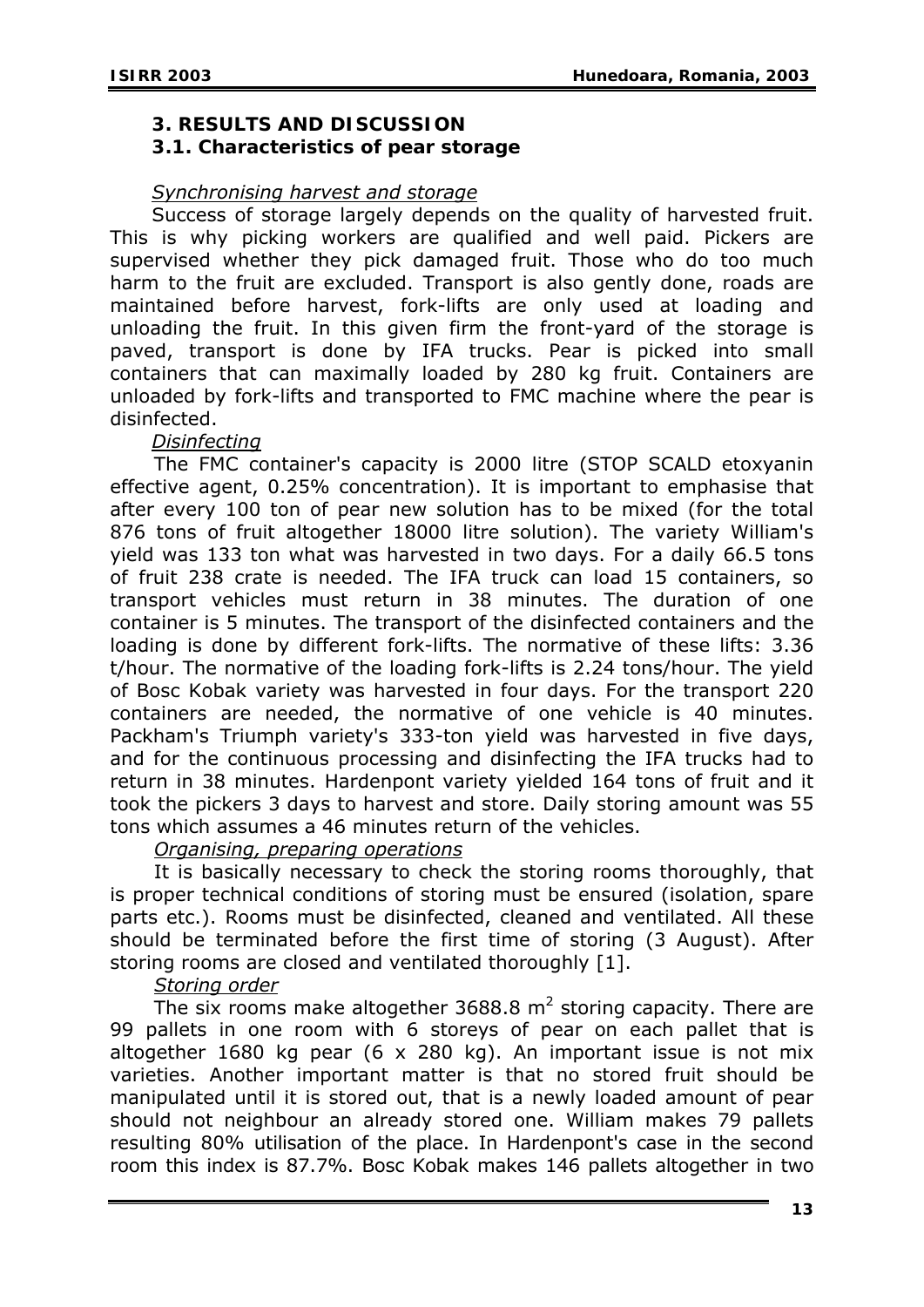rooms  $(3<sup>rd</sup>$  and  $4<sup>th</sup>)$  resulting 100% and 47.5% respectively. Packhams fill exactly the 5-6<sup>th</sup> rooms. The average utilisation of the room 6 is 87.7%.

### **3.2. Management of sorting**

Sorting is done by an FMC type of machine. The average number of workers is 60. The capacity of the machine is 6.5 tons per hour and divides four quality categories. Its operating cost is 2950 Euro and the labour cost is 551 Euro. Workers put the sorted pear into cases and assure proper technical conditions. Woman workers put pears one by one into M30 cases. Containers contain 280 kg pear, the machine process 23.2 containers hourly, therefor 2 fork-lifts are necessary. For William 20.4 hours (2 days), for Bosc Kobak 37.8 hours (4 days), for Packham's Triumph and Hardenpont 51.2 hours (6 days) and 25.2 hours (3 days) respectively.

## **3.3. Evaluation of pear storing profitability**

*The main storing costs* are summarised in *Table* 1. These calculations are not variety specific. As it can be seen depreciation means the highest cost. It can be said that storage is very costly to firms. The profitability indexes are summarised in *Table* 2. The break-even point is at 264 kg/m<sup>2</sup>. This firm stores 187.3 tons of pear on the average on 1 m<sup>2</sup>). It can be pointed out that the firm produces profit due to storage.

| Cost factor          | Cost per 1 $m2$<br>(1000 Euro) | Storing cost per<br>1 ton of pear<br>(1000 Euro) |
|----------------------|--------------------------------|--------------------------------------------------|
| Material cost        | 1.4                            | $1.1\,$                                          |
| Labour cost          | 120.0                          | 6.3                                              |
| Social insurance+tax | 3.3                            | 96.9                                             |
| Depreciation         | 744.1                          | 59.1                                             |
| Cost of machinery    | 5087.7                         | 3471.9                                           |
| Other (FMC) cost     | 7.3                            | 7.3                                              |
| Direct cost          | 1155.9                         | 1155.9                                           |
| General cost         | 16.4                           | 1984.5                                           |
| Total cost           | 132.3                          | 132.3                                            |

*Table 1. Costs and cost factors of pear storage (2001-2002)* 

| Table 2. Profitability indexes of pear growing (2001-2002) |  |  |  |  |
|------------------------------------------------------------|--|--|--|--|
|------------------------------------------------------------|--|--|--|--|

| Main natural specific costs                          |             |  |
|------------------------------------------------------|-------------|--|
| total cost per 1 m2 area (growing+storing)           | 5911.5 Euro |  |
| total cost per 1 ton of pear fruit (growing+storing) | 623.9 Euro  |  |
| income per 1 m2 storing are                          | 713.9 Euro  |  |
| income per 1 ton of stored fruit                     | 753.1 Euro  |  |
| profit per 1 m2 storing are                          | 122.4 Euro  |  |
| profit per ton of stored fruit                       | 129.2 Euro  |  |
| Main profitability indexes                           |             |  |
| profitability %                                      | 21%         |  |
| level of cost                                        | 83%         |  |

#### **3.4. The market position of the product**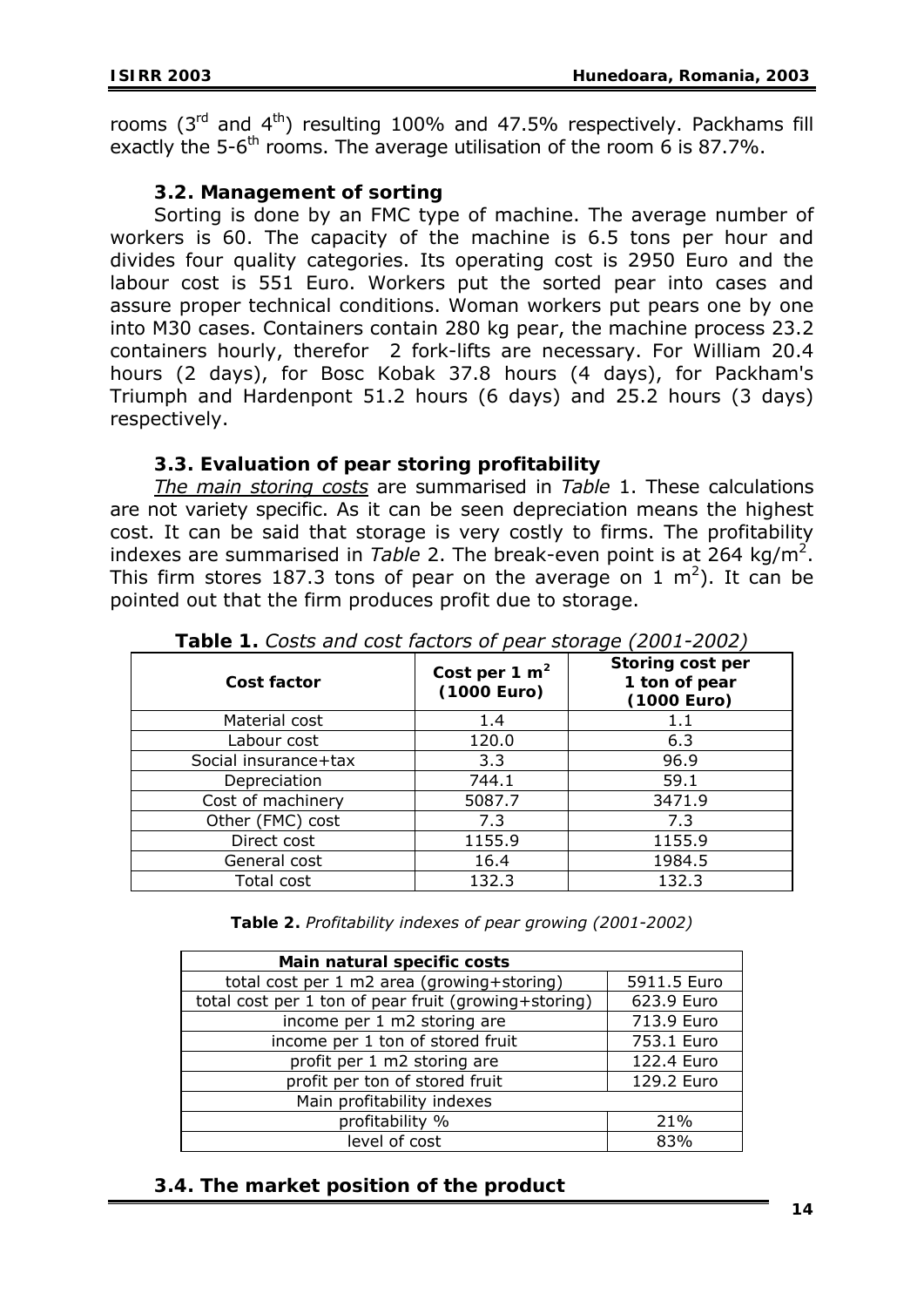This unique Hungarian product has different characteristic features. The values of this product derive from the conditions of the cultivated area and the expertise of the local people. It has got a juicy pulp, a specific smell, taste and high delicious quality. Because of the climate conditions in the region of Kunfehértó the quality of the product is higher than the average quality of the other cultivated areas. As far as the market position is concerned there has been a great demand for this product for the last few years. Raw pears are sold from autumn to winter and can be bought in processed form throughout the year.

The *strong points* of the pear grown in the areas of Kunfehértó are that it can be easily transported, it is not easily damaged and can be stored and ripened for a long time. Its distillation is of excellent quality (William's pear). The food processing level of the product determines its high quality. The fresh pear even after storing can be used for making tinned fruit, fruit juice, distillation and dried fruit. Instead of the pear other winter fruits (apple) can be consumed. The *weaks* of the product is that the protection of its origin is unsolved; it is not marked on the product where it is from and why it is unique. The resistance of the products grown is different to diseases and pests. That is why pesticides of different quantities must be used. This will be have an influence on how much juice the product contains.

The marketing resources to utilize the *possibilities* are the following: in case of winter pears the size, the shape and the stalk make it possible to have significant markings. Information labels indicating the origin can be stuck on the product or tied onto the stalk. Marking the geographic origin is good for conveying additional information as well (e.g. chemicalfree, number of hours of sunshine ripening the fruit). It is suitable for making a product for enjoyment (candied). "Pálinka", a famous unique Hungarian brandy is made of it and this is suitable for the marketing its "image".

#### **4. CONCLUSIONS**

- It woud be ideal to store pear by size and colour. That would make storing more differentiated. Storing parameters could then be altered making possible a less loss rate and a longer storing period. This extra managerial work and cost would definitely increase profit.
- In order to better utilise storing capacity and lower specific costs this firm should purchase pear. The 87.71% utilisation rate should definitely be increased.
- Cost per production could be lowered if storage is leased out in "dead period".
- Generally it is practical to repeat the SWOT analysis every 2-3 years, or more frequently as needed, and to compare it to the previous examination results.